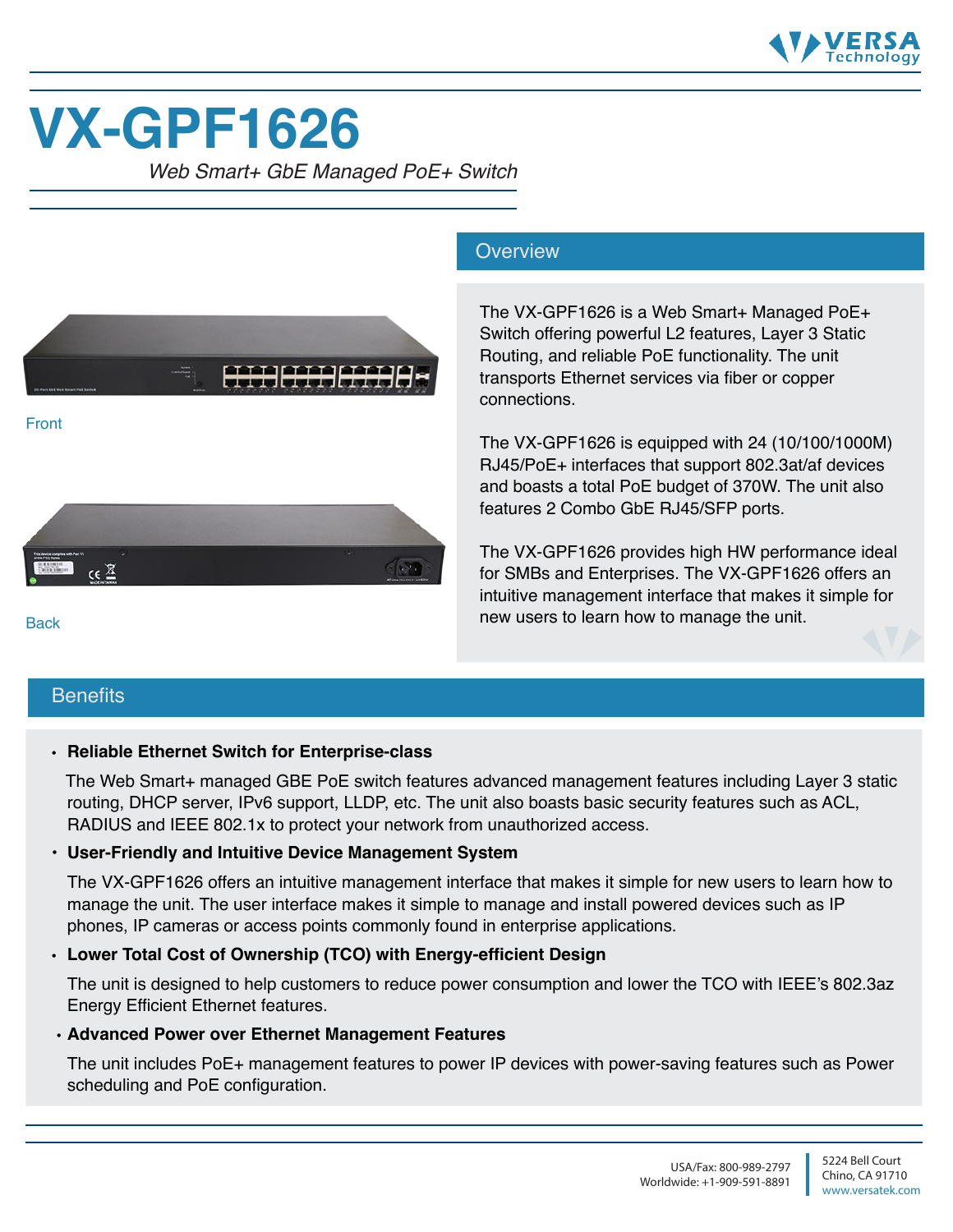# **Key Features**

- Web Smart+ features provide easier manageability, basic security and QoS
- Built in Device Management System (DMS)
- DHCP Server
- IPv4/IPv6 L3 static route
- PoE Port configuration and scheduling
- 802.3at high power PoE plus standard
- IEEE 802.3az EEE Energy Efficient Ethernet standard for green Ethernet

## **Specifications**

| <b>Port Configuration</b>      | • 24 RJ45 (10M/100M/1G)<br>· 2 RJ45/SFP Combo Uplinks (100M/1G)                                                                                                                                                                                                      |
|--------------------------------|----------------------------------------------------------------------------------------------------------------------------------------------------------------------------------------------------------------------------------------------------------------------|
| <b>Hardware</b><br>Performance | • Forwarding Capacity: 36.68 Mpps<br>• Switching Capacity: 52 Gbps<br>• Mac Table: 32 K<br>· Jumbo Frames: 9216 Bytes                                                                                                                                                |
| Environmental<br>Range         | • Operating Temperature: 0 to 45 $\mathrm{^{\circ}C}$ (32 $\mathrm{^{\circ}}$ to 113 $\mathrm{^{\circ}F}$ )<br>• Storage Temperature: -20° to 70°C (-4° to 158°F)<br>• Operating Humidity: $10\% \sim 90\%$ (non-condensing)<br>• Altitude: < 3,000 M (< 10,000 ft.) |
| <b>Dimension</b>               | • 442mm x 44mm x 211mm (17.4in x 1.73in x 8.3in)                                                                                                                                                                                                                     |
| Weight                         | $\cdot$ 5.9 lbs (2.7 kg)                                                                                                                                                                                                                                             |
| Voltage                        | • 100-240 VAC                                                                                                                                                                                                                                                        |
| Frequency                      | • $50 \sim 60$ Hz                                                                                                                                                                                                                                                    |
| <b>PoE Power</b>               | • 370 W (Each of port 1-24 support PoE/PoE+ within available PoE Power)                                                                                                                                                                                              |
| <b>Regulatory Compliance</b>   | $\cdot$ CE<br>• FCC Part 15 Class A                                                                                                                                                                                                                                  |

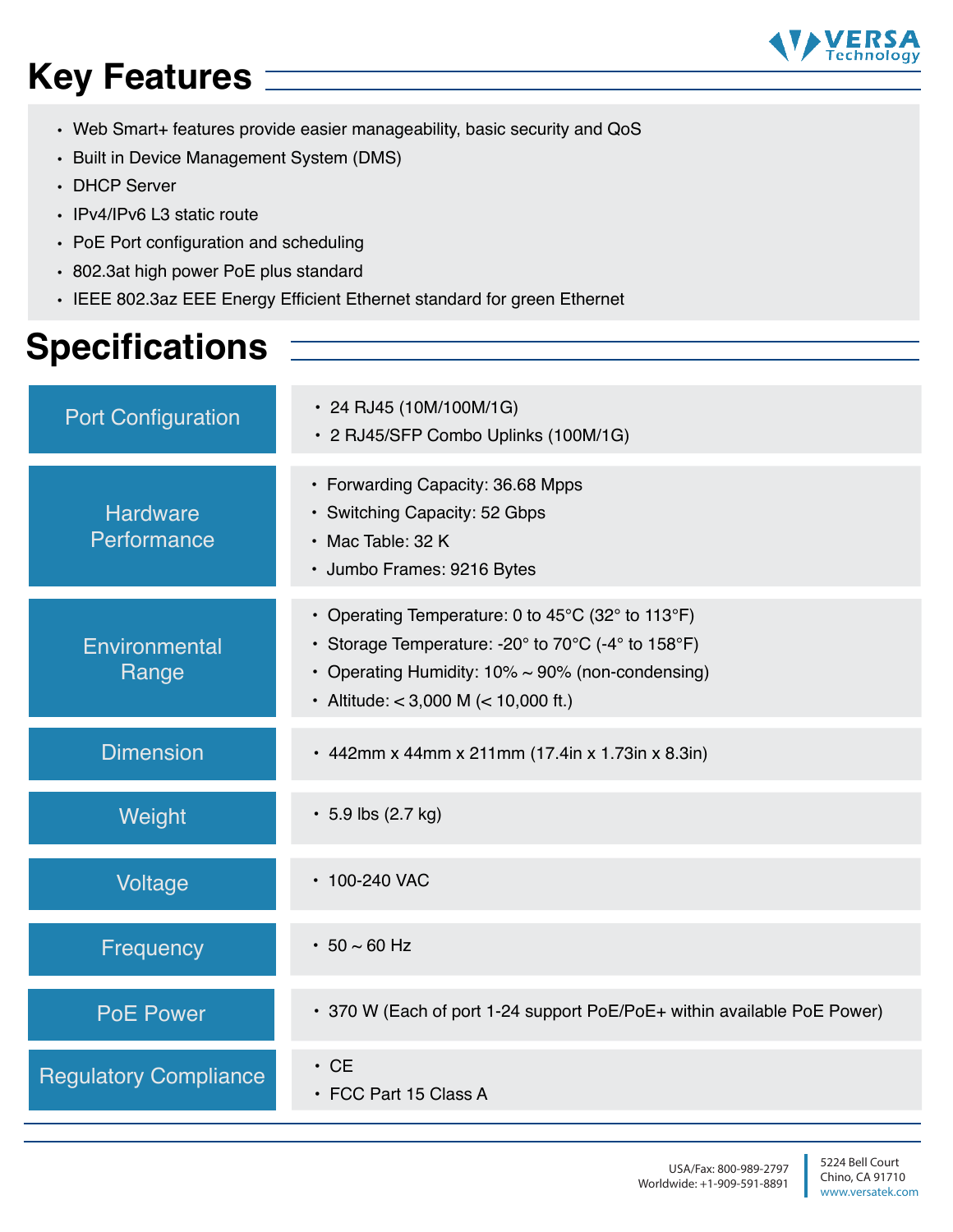## **Software Features**



### **Layer 2 Switching**

| <b>Spanning Tree Protocol</b><br>(STP) | • Standard Spanning Tree 802.1d<br>• Rapid Spanning Tree (RSTP) 802.1w<br>• Multiple Spanning Tree (MSTP) 802.1s                                                    |
|----------------------------------------|---------------------------------------------------------------------------------------------------------------------------------------------------------------------|
| <b>Trunking</b>                        | Link Aggregation Control Protocol (LACP) IEEE 802.3ad<br>• Up to 13 groups<br>• Up to 4 ports per group                                                             |
| <b>VLAN</b>                            | Support for up to 4K VLANs simultaneously (out of 4096 VLAN IDs)<br>• Port-based VLAN<br>• 802.1Q tag-based VLAN<br>• Management VLAN<br>• Q-in-Q (double tag) VLAN |
| <b>IGMP v1/v2/v3</b><br>Snooping       | • IGMP limits bandwidth-intensive multicast traffic to only the requesters.<br>Supports 1024 multicast groups                                                       |
| <b>IGMP Querier</b>                    | • IGMP querier is used to support a Layer 2 multicast domain of snooping<br>switches in the absence of a multicast router                                           |
| <b>IGMP Proxy</b>                      | • IGMP snooping with proxy reporting or report suppression actively filters<br>IGMP packets in order to reduce load on the multicast router                         |

### **Device Management System (DMS)**

| <b>Graphical Monitoring</b> | • Topology view: Support intutive way to configure and manage switches and<br>devices with visual relations.<br>• Floor view: It's easy to drag and drop PoE devices and help build you to<br>build smart workforces.<br>• Map view: Enhance efficiency to drag and drop devices and monitor<br>surroundings on Google map |
|-----------------------------|----------------------------------------------------------------------------------------------------------------------------------------------------------------------------------------------------------------------------------------------------------------------------------------------------------------------------|
| <b>Find my Switch</b>       | • Search your real switches quickly and manage directly                                                                                                                                                                                                                                                                    |
| <b>Traffic Monitoring</b>   | Display visual chart of network traffic of all devices and monitor every port<br>at any time from switches                                                                                                                                                                                                                 |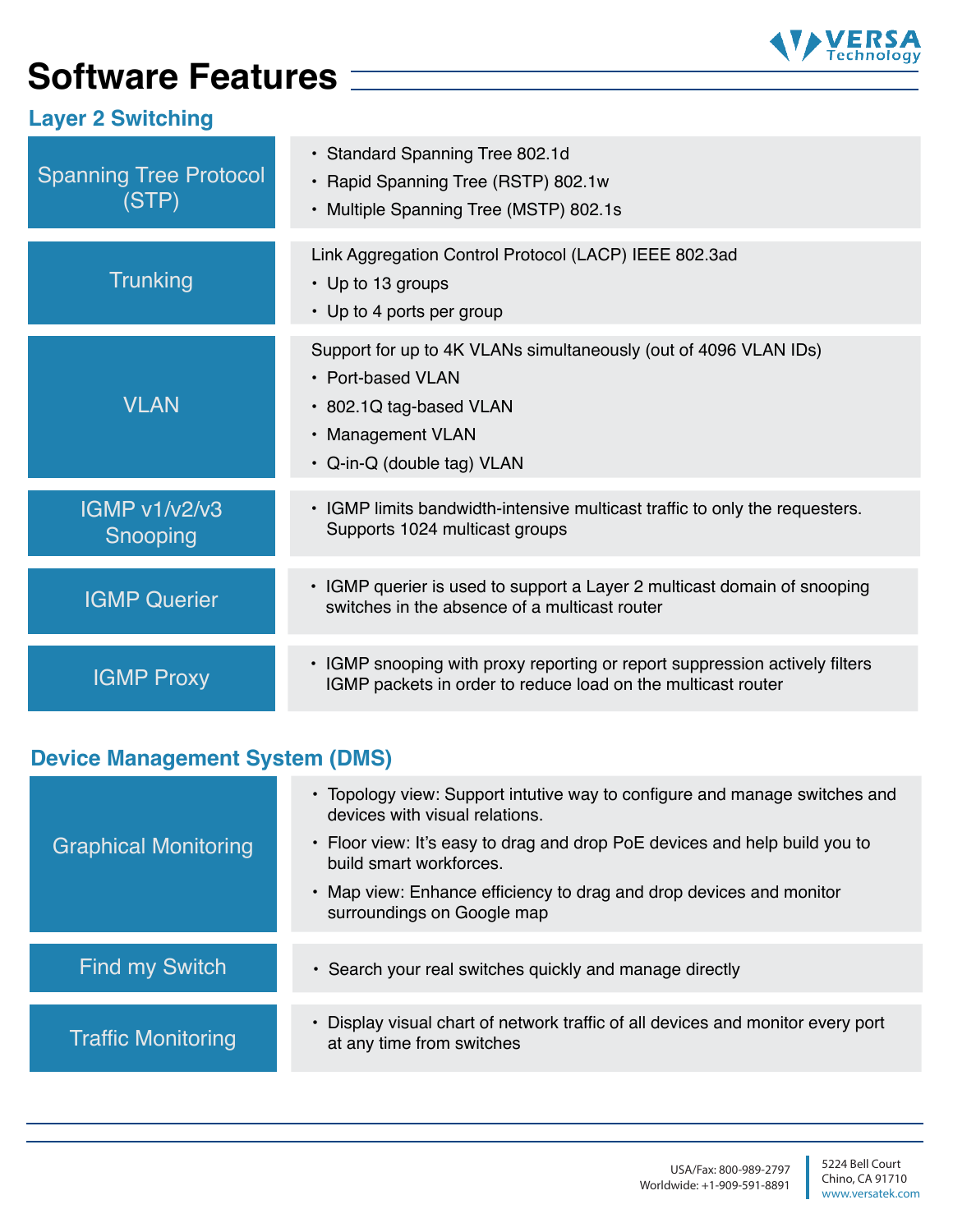

| <b>Trouble Shooting</b>                       | • Network diagnostic between master switch and devices<br>• Support protection mechanism, such as rate-limiting to protect your devices<br>from brute-force downloading                                                |
|-----------------------------------------------|------------------------------------------------------------------------------------------------------------------------------------------------------------------------------------------------------------------------|
| <b>Layer 3 Switching</b>                      |                                                                                                                                                                                                                        |
| <b>IPv4/ IPv6 Static Routing</b>              | • IPv4/ IPv6 Unicast: Static routing                                                                                                                                                                                   |
| <b>Security</b>                               |                                                                                                                                                                                                                        |
| <b>Secure Shell (SSH)</b>                     | • SSH secures Telnet traffic in or out of the switch, SSH v1 and v2 are supported                                                                                                                                      |
| <b>Secure Sockets</b><br>Layer (SSL)          | • SSL encrypts the http traffic, allowing advanced secure access to the<br>browser-based management GUI in the switch                                                                                                  |
| <b>IEEE 802.1X</b>                            | • IEEE802.1X: RADIUS authentication, authorization and accounting, MD5<br>hash, guest VLAN, single/multiple host mode and single/multiple sessions<br>· Supports IGMP-RADIUS based 802.1X<br>• Dynamic VLAN assignment |
| Layer 2 Isolation<br><b>Private VLAN Edge</b> | • PVE (also known as protected ports) provides L2 isolation between clients<br>in the same VLAN. Supports multiple uplinks                                                                                             |
| <b>Port Security</b>                          | • Locks MAC addresses to ports, and limits the number of learned MAC<br>address                                                                                                                                        |
| <b>Storm Control</b>                          | • Prevents traffic on a LAN from being disrupted by a broadcast, multicast, or<br>unicast storm on a port                                                                                                              |
| <b>Quality of Service</b>                     |                                                                                                                                                                                                                        |
| <b>Hardware Queue</b>                         | · Supports 8 hardware queues                                                                                                                                                                                           |
| <b>Scheduling</b>                             | • Strict priority and weighted round-robin (WRR)<br>Queue assignment based on DSCP and class of service<br>$\bullet$                                                                                                   |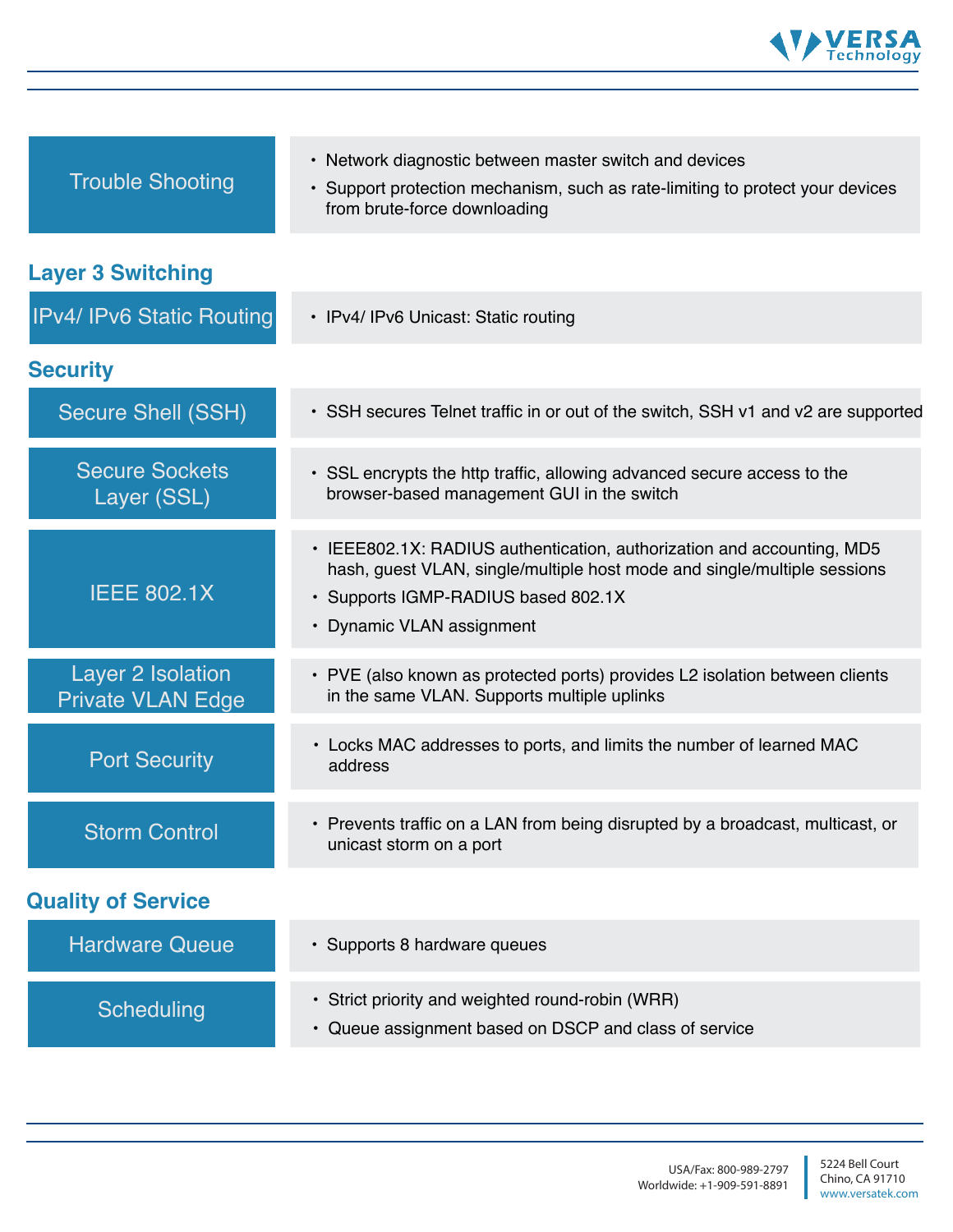

| <b>Classification</b>     | • Port based<br>• 802.1p VLAN priority based<br>• IPv4/IPv6 precedence / DSCP based<br>• Differentiated Services (DiffServ)<br>• Classification and re-marking ACLs                                                            |
|---------------------------|--------------------------------------------------------------------------------------------------------------------------------------------------------------------------------------------------------------------------------|
| <b>Rate Limiting</b>      | • Ingress policer<br>• Egress shaping and rate control<br>$\cdot$ Per port                                                                                                                                                     |
| <b>Management</b>         |                                                                                                                                                                                                                                |
| <b>DHCP Server</b>        | • Supports DHCP server to assign IP to DHCP clients                                                                                                                                                                            |
| <b>Zero Touch Upgrade</b> | • Upgrades single switch automatically when you get notification                                                                                                                                                               |
| <b>Port Mirroring</b>     | • Traffic on a port can be mirrored to another port for analysis with a network<br>analyzer or RMON probe. Up to N-1 (N is Switch's Ports) ports can be<br>mirrored to single destination port. A single session is supported. |
| <b>UPnP</b>               | • The Universal Plug and Play Forum, an industry group of companies<br>working to enable device-to-device interoperability by promoting Universal<br>Plug and Play                                                             |
| IEEE 802.1ab (LLDP)       | • Used by network devices for advertising their identities, capabilities, and<br>neighbors on an IEEE 802ab local area network<br>• Support LLDP-MED extensions                                                                |
| <b>Web GUI Interface</b>  | • Built-in switch configuration utility for browser-based device configuration                                                                                                                                                 |
| <b>Dual Image</b>         | • Independent primary and secondary images for backup while upgrading                                                                                                                                                          |
| <b>SNMP</b>               | • SNMP version1, 2c and 3 with support for traps, and SNMP version 3<br>user-based security model (USM)                                                                                                                        |